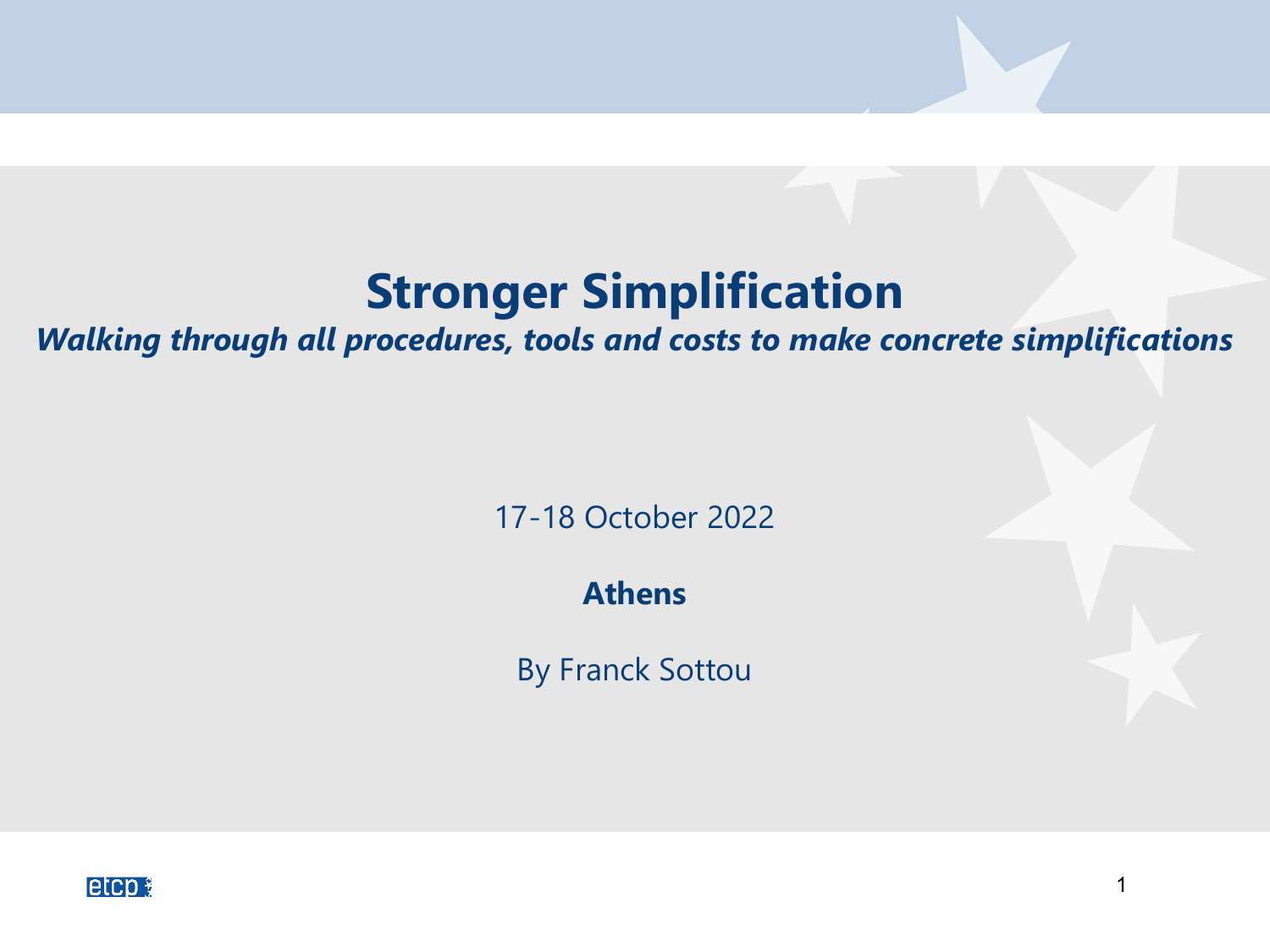*Walking through all procedures, tools and costs to make concrete simplifications*

#### **Learning objective**

- Simplifying programming, contracting, verification and monitoring all together
- Insisting on the consequences of outputs-based and results-oriented approaches on processes, tools, procedures, documents and checks

#### Learning points

- Looking to the most up-dated experiences of simplification at EU and Member-States level
- Listing simplification actions (quick-wins and long-term success)
- Presenting all Simplified Cost Options and their success conditions
- **Focusing on possibilities to relate checks and calls to sound outputs and results and not inputs**
- Ensuring the best collection of data, calculations and updates
- Tackling adjustments of the Management & Control System
- Focusing on concrete changes of the application forms, contracts and payment claims
- Using IT tools in <sup>a</sup> proactive and interactive way (platform)
- Adjusting calls, appraisal checklist, selection criteria, contract and reports
- Anticipating audit and screening the selection, contracting and reporting phases
- Mitigating the risks: sampling, walk-through testing
- Looking for new responsibilities and skills for the 2021-2027 period
- Special points
	- Discussions, group work, cases and examples

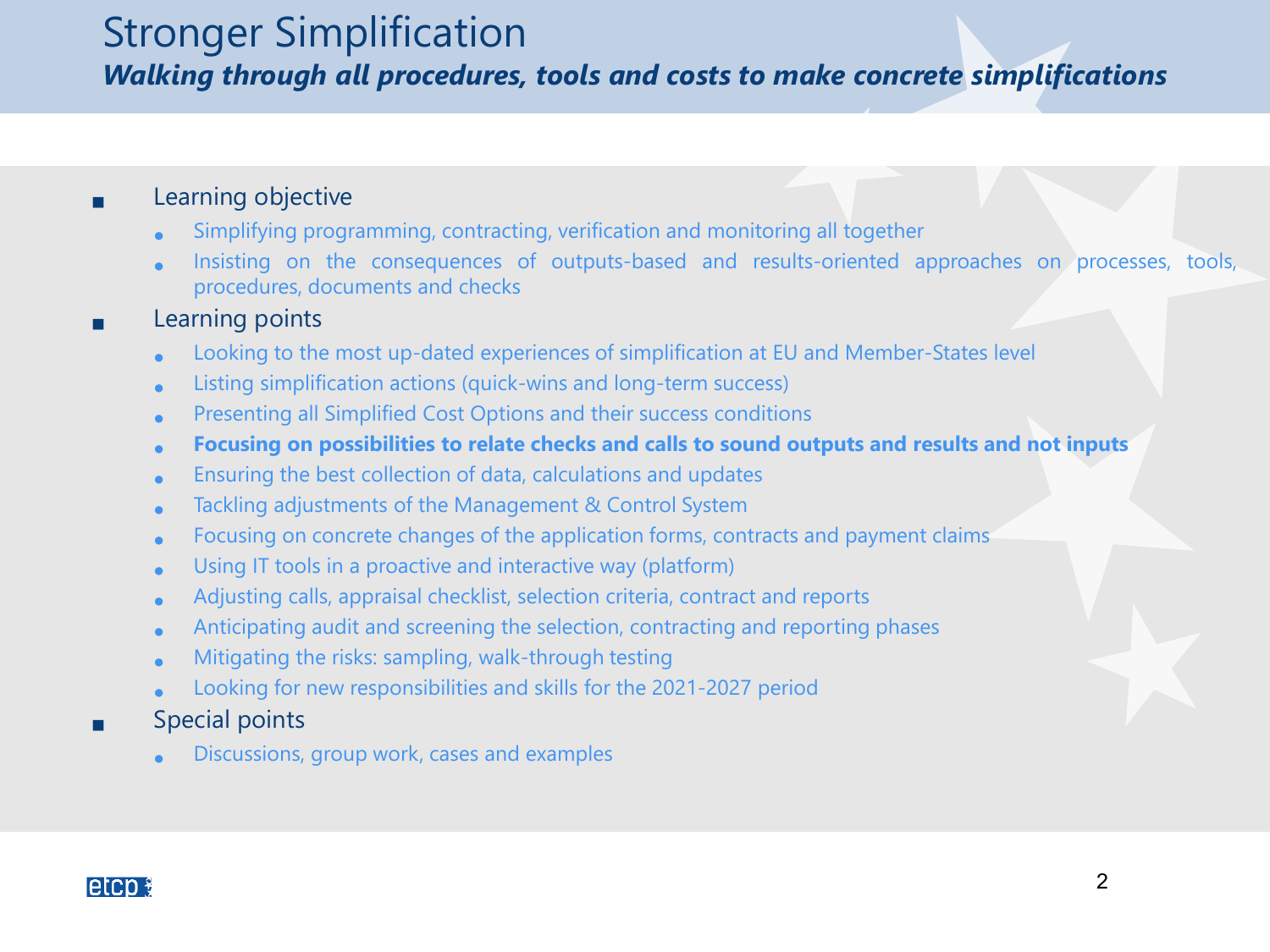

# Franck Sottou

*Senior International Management and Control Expert*

- Key international Expert
	- Management and control systems
	- Indicators and performance measurement (data collection)
	- Simplification and economical, social and environmental strategies
- Former Head of TA Team
	- Programming, negotiations with EC, management & control systems
- Trainer and Consultant for European Institutions, Managing and Certifying Authorities, IB and Implementing Agencies
- **EXED:** Currently working for Member States for technical assistance
	- Design of logframes and selection of indicators
	- Calculation and implementation of SCOs
	- Recommendations about simplification and efficiency of systems

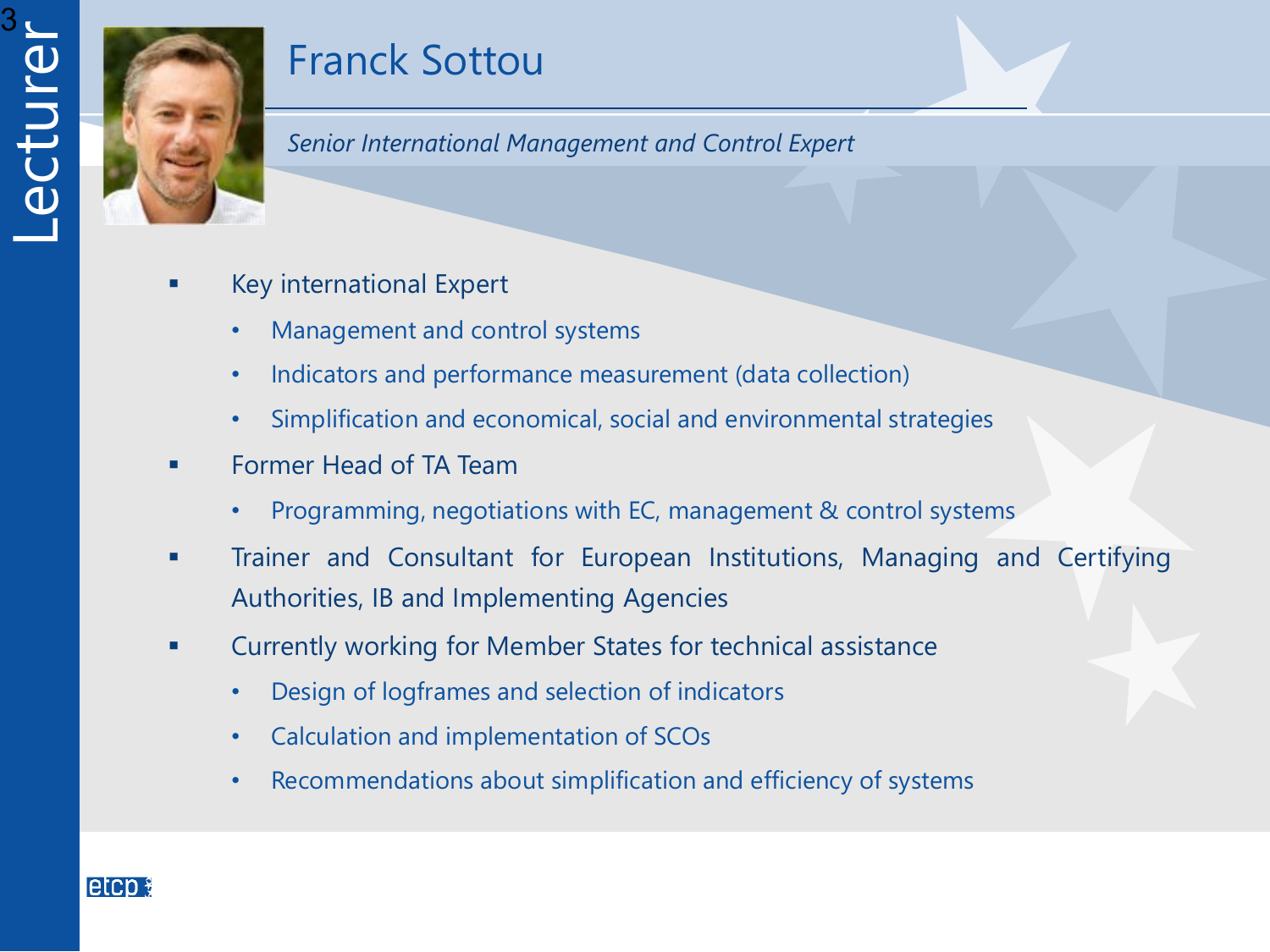*Walking through all procedures, tools and costs to make concrete simplifications*

| DAY 1 : screening all steps and simplification options |                                                                                                                                                                                                                                                                                                                                                                                                                                                                            |  |  |  |
|--------------------------------------------------------|----------------------------------------------------------------------------------------------------------------------------------------------------------------------------------------------------------------------------------------------------------------------------------------------------------------------------------------------------------------------------------------------------------------------------------------------------------------------------|--|--|--|
| Morning session *<br>9.30am to 12.30pm                 | Step 1: Defining requirements for simplification<br><b>Success conditions and key topics listed</b><br>Lessons learnt: reduction of administrative burdens?<br>Focus on key options and elements of simplification: quick wins                                                                                                                                                                                                                                             |  |  |  |
|                                                        | Step 2: Discussing simplification in case of SCO : unit cost, lump sum & flat rates<br><b>Examples of simplification steps</b><br>The options in details, calculation and up-dates methods<br>The conditions for payments of the operation & reporting arrangements<br>$\bullet$<br>The consequences on Public procurement & State Aid<br>The choice of the indicators: from inputs to outputs / results                                                                   |  |  |  |
| Lunch from 12.30pm to 2.00pm                           |                                                                                                                                                                                                                                                                                                                                                                                                                                                                            |  |  |  |
| <b>Afternoon session</b><br>2.00pm to 4.30pm           | Step 3: Ensuring a secure selection and control with or without SCOs<br><b>Exercises of simplification of the Management &amp; Control system</b><br>Responsibilities and functions (MA/IB)<br>Functions and responsibilities in line with Regulations and Audit standards<br>$\bullet$<br>Simplification of Steps and Tasks all throughout the Project Cycle Management :<br>Ex-ante checks, selection and contracting;<br>Verification, payment, monitoring and closure. |  |  |  |

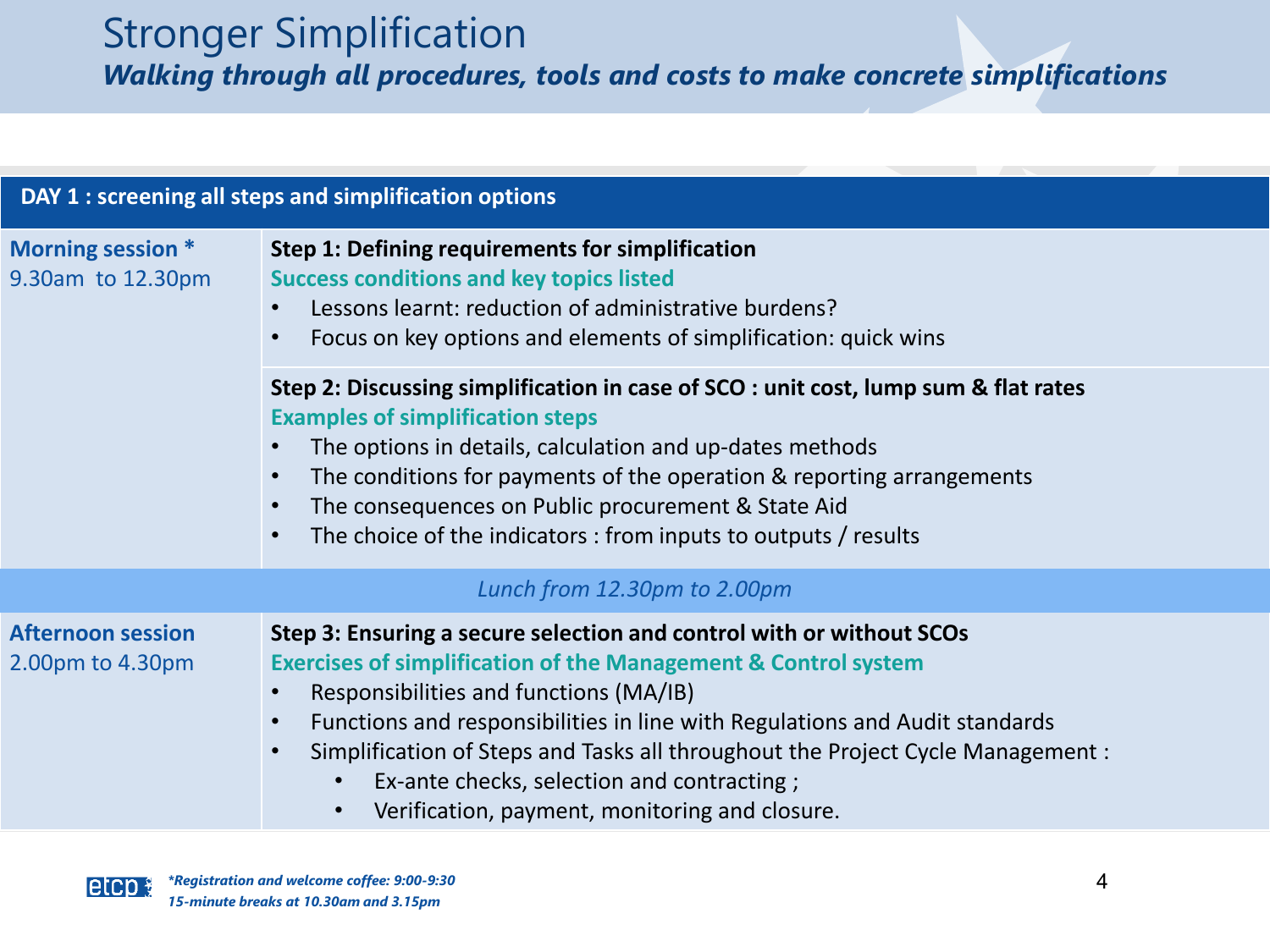*Walking through all procedures, tools and costs to make concrete simplifications*

| DAY 2 : adapting systems and tools to the new risks |                                                                                                                                                                                                                                                                                                                                                                                                                                                                                                                                       |  |  |  |  |
|-----------------------------------------------------|---------------------------------------------------------------------------------------------------------------------------------------------------------------------------------------------------------------------------------------------------------------------------------------------------------------------------------------------------------------------------------------------------------------------------------------------------------------------------------------------------------------------------------------|--|--|--|--|
| <b>Morning session</b><br>9.00am to 12.30pm         | Step 4: Setting-up a new simplified tools and procedures<br><b>Exercises of simplification of the Management &amp; Control</b><br>Checklists and reports and use of IT tool for data<br>$\bullet$<br>Call content and indicators<br>$\bullet$<br>Selection criteria and committees<br>$\bullet$<br>Timesheets and control of staff costs<br>Contract & adjustment process<br>$\bullet$<br>Sampling of expenditures and operations<br>$\bullet$<br>New checks on Public procurement & state aid<br>New checks on-the-spot<br>$\bullet$ |  |  |  |  |
|                                                     | Lunch from 12.30pm to 2.00pm                                                                                                                                                                                                                                                                                                                                                                                                                                                                                                          |  |  |  |  |
| <b>Afternoon session</b><br>2.00pm to 4.00pm        | Step 5: Defining concrete steps of simplification<br>The consequences on qualification and skills of officers<br><b>Full action plan designed with participants</b><br>New Delegated acts (DA) for SCO<br>$\bullet$<br>New audit trail as managerial exercise<br>$\bullet$<br>Full action plan                                                                                                                                                                                                                                        |  |  |  |  |

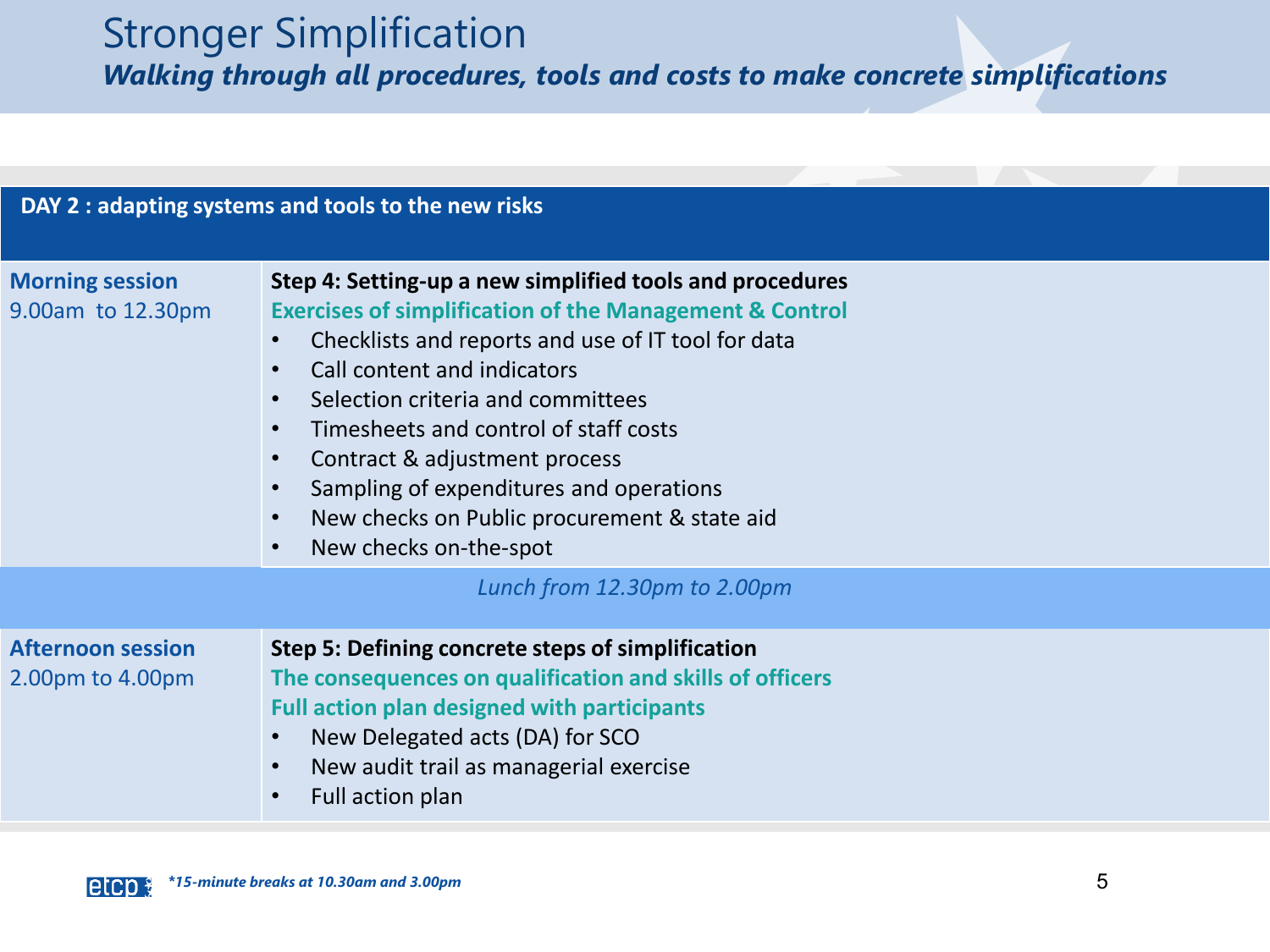|                     | <b>Total net</b>  |                                                      |                              |  |  |  |
|---------------------|-------------------|------------------------------------------------------|------------------------------|--|--|--|
| <b>Days</b>         | amount $\epsilon$ | <b>Discounts</b>                                     | <b>Including</b>             |  |  |  |
| <b>Face-to-face</b> |                   |                                                      |                              |  |  |  |
| $2$ -day            | 1109,00           |                                                      | Training material; breaks,   |  |  |  |
| 3-day               | 1305,00           | 15% early registration (up<br>to 2 months before the | lunches and 1 dinner for the |  |  |  |
| 4-day               | 1405,00           | event) ; 10% for 2 or more                           | 4 and 5-day Seminars, full   |  |  |  |
|                     |                   | participants from the                                | access to ETCP platform and  |  |  |  |
|                     |                   | same institution                                     | quizzes, certificate of      |  |  |  |
| $5$ -day            | 1480,00           |                                                      | qualification                |  |  |  |